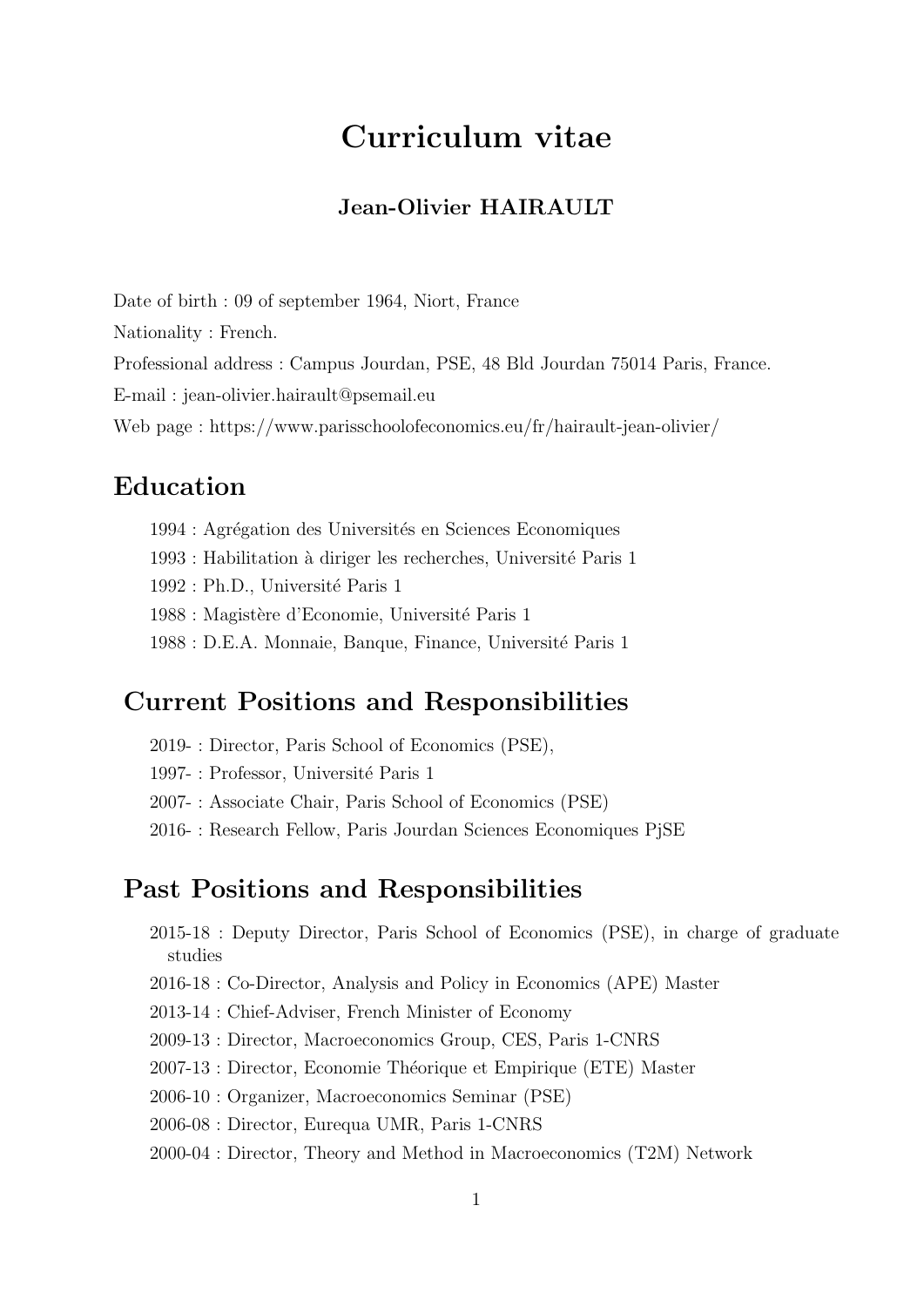2000-09 : Associate editor, Annales d'Economie et Statistiques 1994-97 : Professor, Université Lille 1 1993-94 : Assistant Professor, Université Paris 9

# Awards

Gaetan Pirou Award for the best thesis in Paris Chancellerie, 1993. Junior Member of the Institut Universitaire de France (2003-2008) Prime d'excellence scientifique (2010-)

# Phd Supervision

- Tepthilda Sopraseuth (Professor Universit´e Cercy-Pontoise) : "Dynamique du taux de change et fluctuations internationales". Defended in November 2000.
- Vladimir Borgy (Department Research, Banque de France) : "Les fluctuations d'une petite économie ouverte : Applications à l'économie française". Defended in December 2000.
- Yann Algan (Professor Sciences-Po) : "Accumulation du capital, hétérogénéité des richesse et flux d'emplois". Defended in December 2001.
- Lise Patureau (Professor, Paris 9-Dauphine) : "Dynamique du taux de change nominal et politique monétaire". Defended in December 2003.
- Guenaelle Flandrin (Bank Economist) : "L'accélérateur financier". Defended in December 2004.
- Audrey Desbonnet (Maître de Conférences, Paris 9-Dauphine) : 'Precautionary saving and wealth heterogeneity : a reassessment of redistributive and insurance policies". Defended in December 2006.
- Isabelle M´ejean (Associate Professor, Ecole Polytechnique) : "Comportements de tarification à l'exportation et volatilité du taux de change". Defended in December 2006.
- Sumudu Kankamange (Assistant Professor, TSE) : 'Optimal Debt with Heterogenous Agents". Defended in December 2008.
- Alain Coen (Professor, UQAM, Montréal, Canada) : "Trois essais sur l'énigme du biais de portefeuille". Defended in December 2008.
- Sophie Osotimehin (Assistant Professor, University of Virginia) : "Market Frictions and Aggregate Fluctuations, Defended in December 2011.
- Yarin Fawaz (Assistant Professor, Autonoma Barcelona) : "Retirement decisions and well-beings", Defended in December 2011.
- Pierrick Clerc (Research Department Banque de France) : "Wage rigidities and Unmeployment Volatility", Defended in 2014,
- Vincent Boitier (Maître de Conférences, Le Mans University) : " Congestion Effects in worker location and exports", Defended in 2015.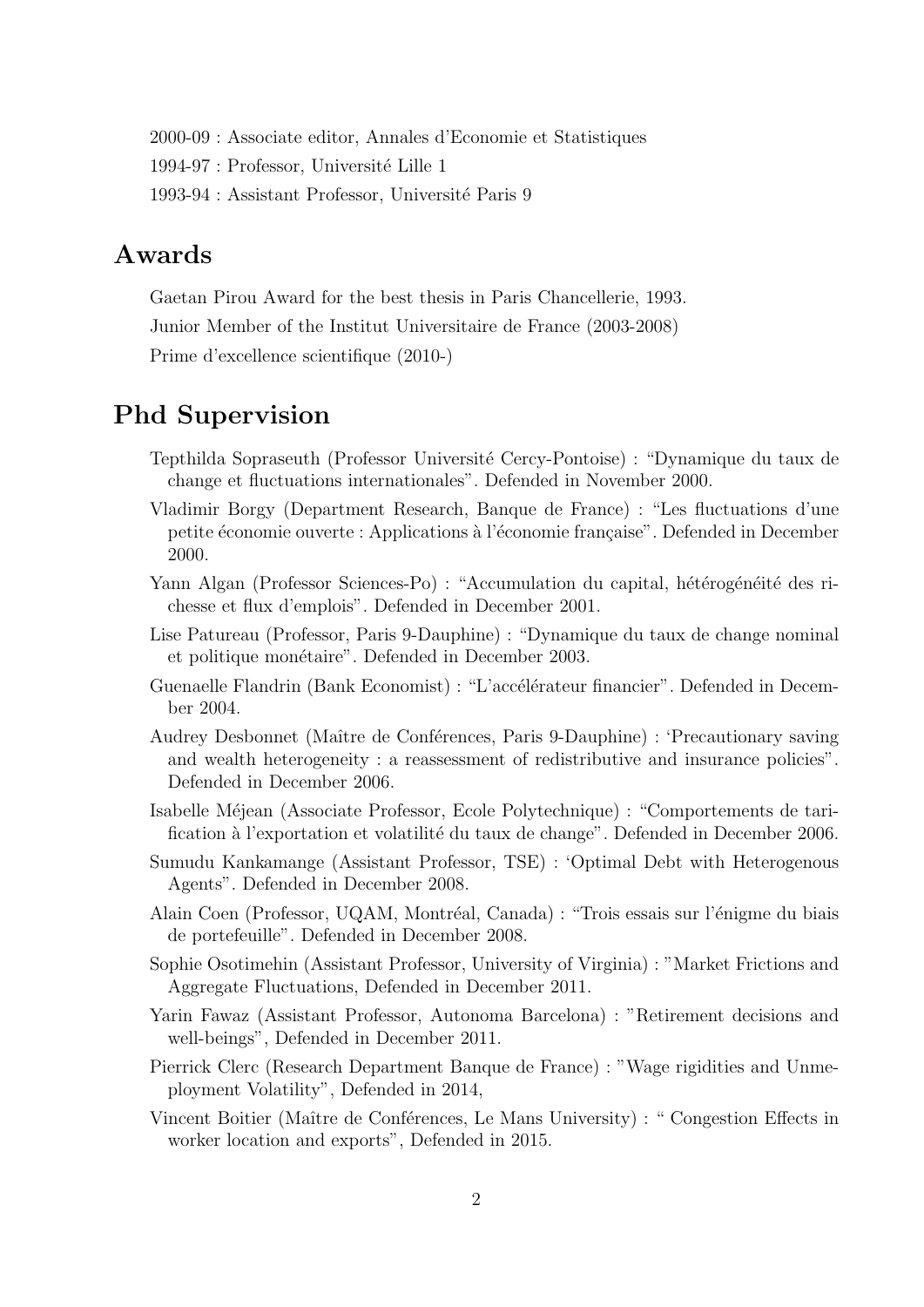- Mehdi Bartal : "Business Cycles Costs and unemployment duration", expected defense in 2019.
- Sebastien Bock : "Polarization and Transatlantic employment performances", expected defense in 2019.
- Monica Gomes : "Monetary policy in emerging countries", expected defense in 2020.

### Teaching experience

2016- : Macroeconomics Seminar, Master 2 APE (EHESS-ENPC-ENS-PARIS 1)

2016- : Macroeconomics I, Master 1 APE

2008- : Macroeconomics, second year licence (Paris 1)

1997- : Theories and Methods of the Business Cycles, Master APE

2006-2009 : Employment, retirement and life cycle, Master ETE (Paris 1)

1997-2008 : Open Macroeconomics, Master 2 ETE (Paris 1)

1994-1997 : Open Macroeconomics, Master 1 (Lille 1)

1994-1997 : Macroeconomics, second year licence, (Lille 1)

1994-1997 : Introduction to economics, Licence 1, (Lille 1)

# Publications in English

#### Publications in Refereed Journals

- "Unemployment Fluctuations over the life-cycle", (joint with F. Langot and T. Sopraseuth), Journal of Economic Dynamics and Control, forthcoming.
- The Cyclicality of Labor-Market Flows : A Multiple-Shock Approach, European Economic Review, (joint with A. Zhutova), 2018, vol 103C.
- Equilibrium Unemployment and Retirement, European Economic Review, (joint with F. Langot and A. Zylberberg), 2015, June.
- The cyclicality of the separation and job finding rates in France, European Economic Review, (joint with T. Lebarbanchon and T. Sopraseuth), 2015, May.
- "Life-cycle equilibrium unemployment" (joint A. Chéron and F. Langot), **Journal of** Labor Economics, (2012) vol 31 (4), pp. 843-882.
- "Markups and the Welfare Cost of Business Cycles" (joint with F.Langot), Journal of Money, Credit and Banking, 2012, vol 44 (5), pp. 995-1014.
- "Optimal unemployment benefits for the older workers" (joint with F. Langot, S. Ménard and T. Sopraseuth), Journal of Public Economics, Volume 96, Issues 5-6, June 2012, Pages 509-519.
- "Age-Dependent Employment Protection" (joint with A. Chéron and F. Langot), Economic Journal, vol. 121(557), December 2011, pages 1477-1504.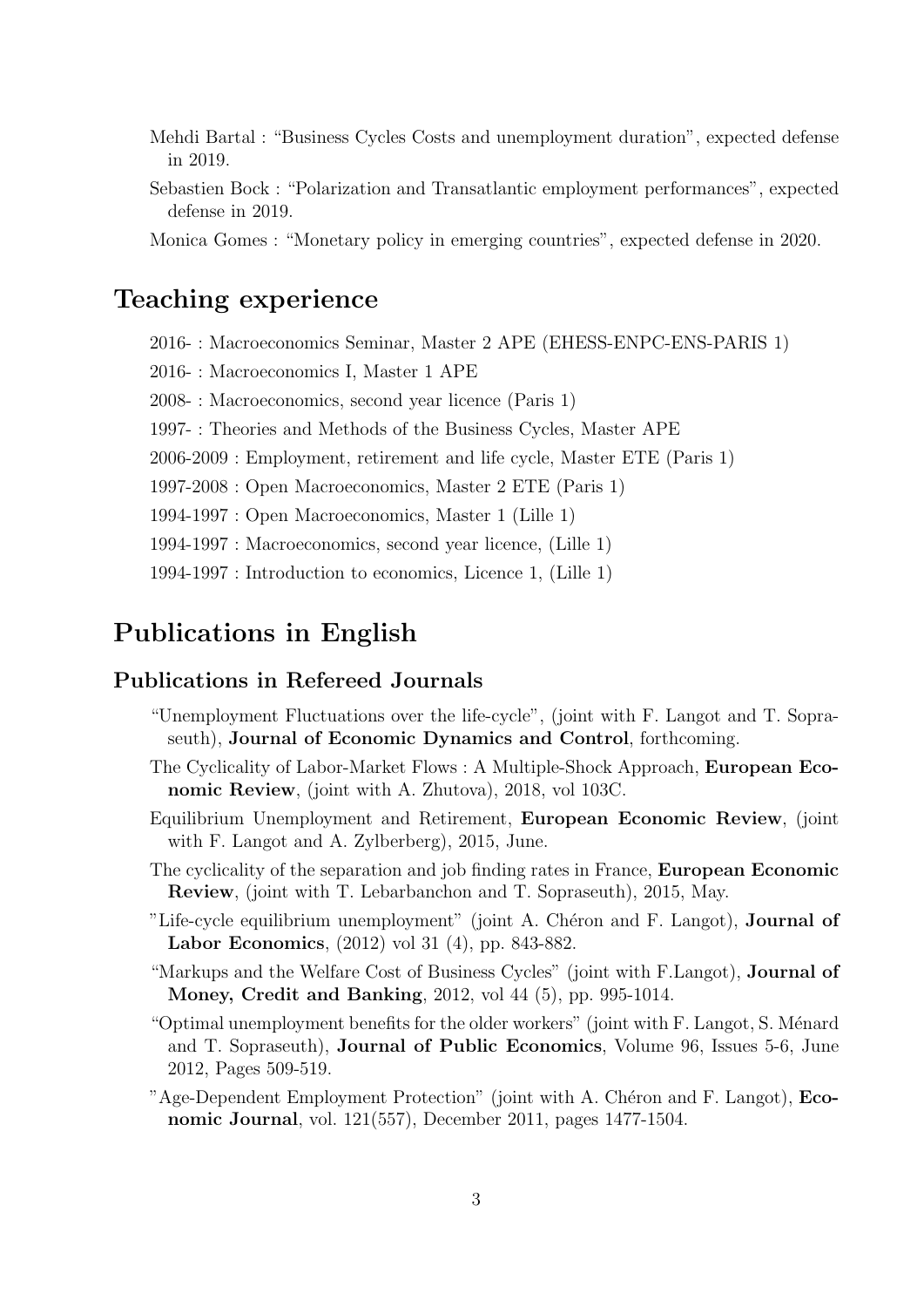- "Distance to Retirement and Older Workers' Employment : The Case For Delaying The Retirement Age", (joint with F. Langot and T. Sopraseuth), Journal of European Economic Association, vol 8 (5), pp. 1034-1076.
- "Matching Frictions, Unemployment Dynamics and The Costs of Business Cycles", (joint with F.Langot and S. Osotimehin), Review of Economic Dynamics, 2010, 13, p.759-879.
- "The role of Institutions in Transatlantic Employment Differences : A Life-Cycle View", (joint with A. Chéron and F. Langot), **Annals of Economics and Statistics** 2009, pp. 121-138.
- "A Quantitative Evaluation of Payroll Tax Subsidies for Low-Wage Workers : An Equilibrium Search Approach", (joint with A. Chéron and F.Langot), **Journal of Public** Economics, 2008, April, pp.817-43.
- "Quantifying the Laffer Curve on the Continued Activity Tax in a Dynastic Framework", (joint with F. Langot and T. Sopraseuth), International Economic Review, 2008, 49, pp.755-97.
- "Inequality and Social Security Reforms", (joint with F. Langot), Journal of Economic Dynamics and Control, 2008, February, pp.386-410.
- "Monetary Shocks and Real Exchange Rate Dynamics : A Reappraisal", (joint with T. Sopraseuth), Review of International Economics 2005, 13, August, p.576-596 .
- "Recent Contributions from France to International Economics and Finance", (joint with A. Bouet, R. Owen and Y. Rocaboy), **Review of International Economics**, 2005, 13, August, p.403-408 .
- "Self-Insurance and Inequality" (joint with Y. Algan, A. Chéron and F.Langot), Economics Letters, 2004, 85, p.295-299.
- "Overshooting and the Exchange Rate Disconnect Puzzle : A Reappraisal" (joint with L. Patureau and T. Sopraseuth), Journal of International, Money and Finance, 2004, 23, pp. 615-643.
- "Wealth Effect on Labor Market Transitions (joint with Y. Algan, A. Chéron and F.Langot), Review of Economic Dynamics, 2003, 6, 156-178.
- "Search Labor-Market in a Two-Good Two-Country Model", Review of Economic Dynamics, 2002, 5, p.535-558.
- "Haberger Triangles and Okun Gaps"(joint with F. Langot and F. Portier), Economics Letters, 2001, vol. 70, p.209-214.
- "Time to Implement and Aggregate Fluctuations" (joint with F. Langot and F. Portier), Journal of Economic Dynamics and Control, 1997, vol. 22, p. 109-121.
- "Fiscal policies, Public Deficit Restraints and European Stabilization" (joint with F. Bec), Louvain Economic Review, 1996, vol. 62, 3-4, p.329-356.
- "Money, New-Keynesian Macroeconomics and the Business Cycle" (joint with F. Portier), European Economic Review, 1993, vol. 37, 8, p.1533-1568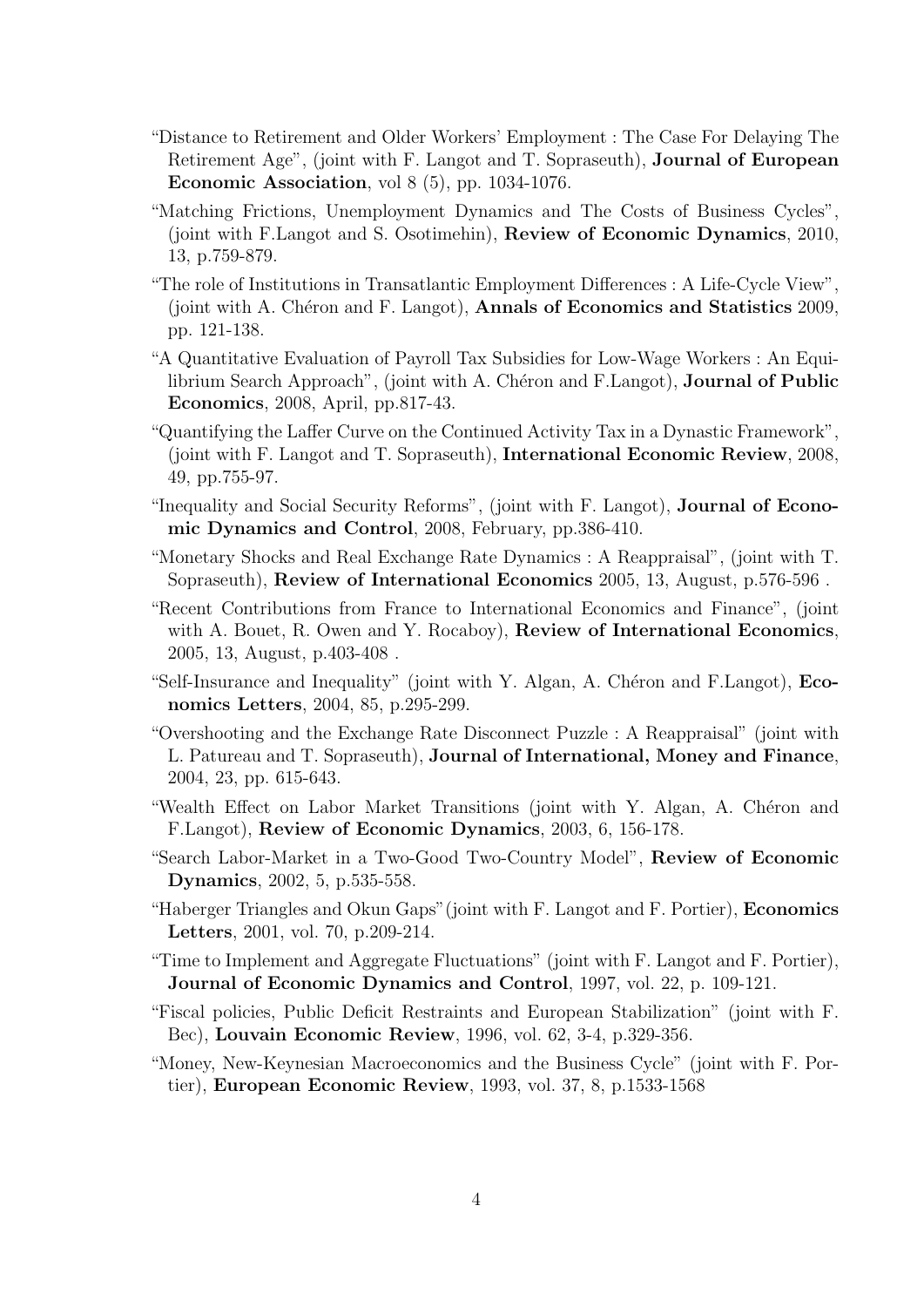#### Books

- "Exchange Rate Dynamics : a New Open Macroeconomics Perspective", J.O. Hairault et T. Sopraseuth (eds), Routledge, 2004, London.
- "Market Imperfections and Macroeconomic Dynamics, J.O. Hairault et H. Kempf (eds), Kluwer Academic Publishers, 2002.
- "Public Policies, Business Cycles, and Macroeconomic Stability : Should we rebuild built-in stabilizers ?", J.O. Hairault, P.Y. Hénin et F. Portier (eds), Kluwer Academic Publishers, 1997, 341 pages.

#### Book Chapters

- "Dornbush Revisited" in Exchange Rate Dynamics, Routledge, (joint with L. Patureau and T. Sopraseuth).
- "Sources of Exchange Rate Fluctuations : pricing to market versus non tradables" in Exchange Rate Dynamics, Routledge, (joint with L. Patureau and T. Sopraseuth).
- "Presentation and Evaluation of RBC Theory" in Advances in Economic Business Cycles Theory, Springer Verlag. 1995
- "Cash-in-advance Constraint and Business Cycles" in Advances in Economic Business Cycles Theory, Springer Verlag (joint with F. Portier). 1995
- "Nominal Rigidities and Monopolistic Competition : A New-Keynesian View" in Advances in Economic Business Cycles Theory, Springer Verlag (joint with F. Portier). 1995
- "Financing Unemployment Benefits in the Business Cycle : Stabilization, Welfare and Equity Issues" in Public Policies, Business Cycles and Macroeconomic Stability : Should we Rebuild Built-in Stabilizers ? Kluwer Academic Publishers (joint with F. Langot and F. Portier). 1997
- "Automatic Stabilizers in an European Perspective" in Public Policies, Business Cycles and Macroeconomic Stability : Should we Rebuild Built-in Stabilizers ? Kluwer Academic Publishers (joint with F. Bec). 1997

### Publications in French

#### Publications in Refereed Journals

- "Emploi agrégé, polarisation des emplois et inégalités de salaire : une comparaison transatlantique", (joint with J. Albertini, F. Langot et T. Sopraseuth),  $\bf{Re}$ vue Française d'Economie, 2016, Vol 31.
- "Coût des fluctuations autour d'un produit naturel sous-optimal". (joint with X. Fairise and J.O. Hairault), Revue d'Economie Politique, 2012.
- "Inégalité de patrimoine et progressivité de l'impôt", (joint with A. Desbonnet,  $Eco$ nomie et Prévision, 2010.
- "Fluctuations Internationales et Dynamique du Taux de Change" (joint with T. Sopraseuth), Economie et Prévision, 2008, vol 183-184.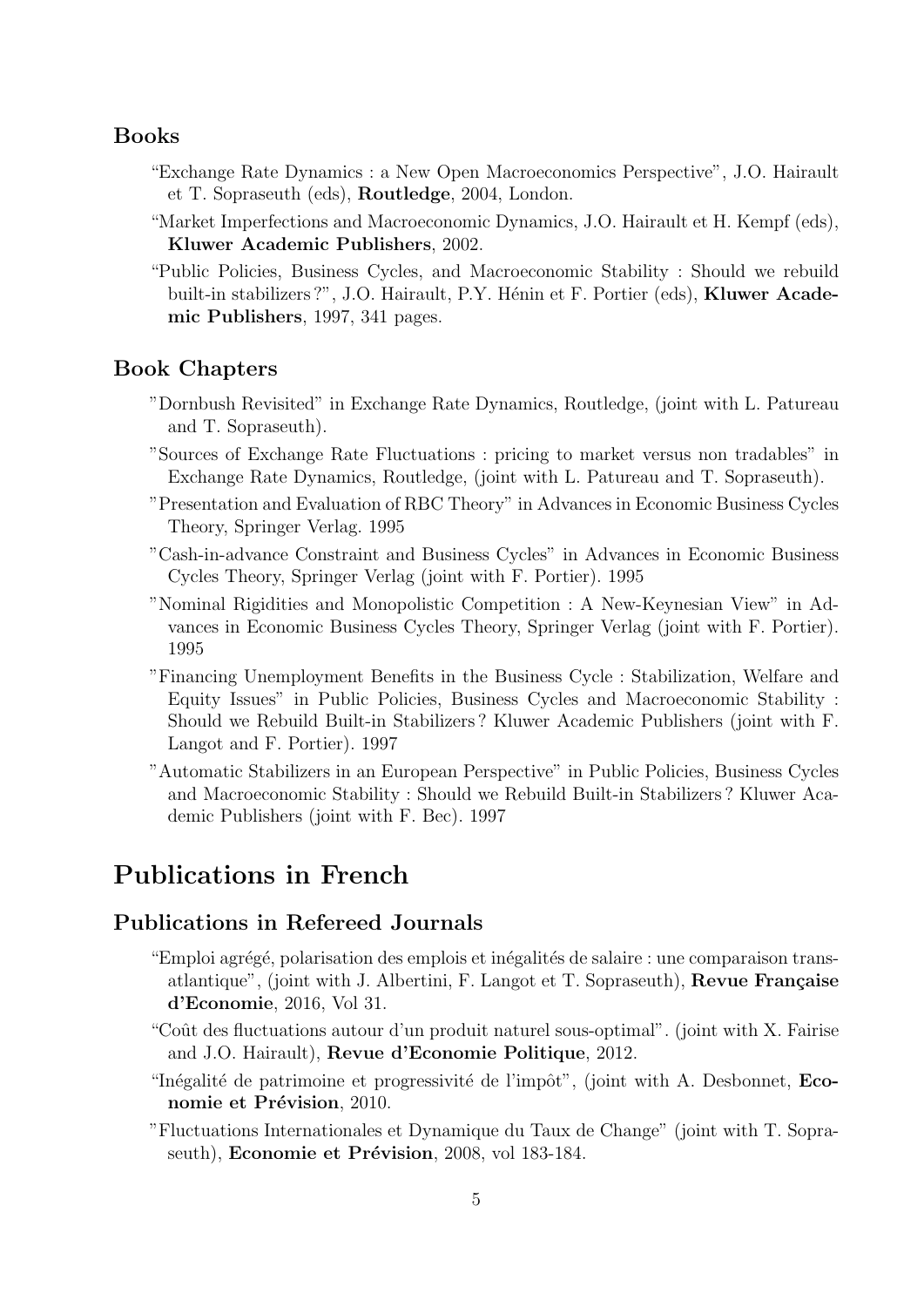- Les effets à rebours de l'âge de la retraite sur le taux d'emploi des seniors, (joint with F. Langot and T. Sopraseuth), Economie et Statistique, 2006, 397.
- "Inciter à différer le départ en retraite : une analyse en termes de courbe de Laffer" (joint with F. Langot and T. Sopraseuth), Revue d'Economie Politique, 2005, 115, p.241-263.
- "Réduction des charges patronales en France : quels effets sur la productivité et l'emploi ?" (joint with A. Chéron and F. Langot), Revue Française d'Economie, 2005, April, p.3-40.
- "Kydland-Prescott, Prix Nobel 2004" (joint with F. Langot), Revue d'Economie Politique, 2005, January, p.65-84.
- "Epargne de précaution et Chômage : une évaluation quantitative de l'auto-assurance", (joint with Y. Algan, A. Chéron and F.Langot), **Annales d'Economie et Statis**tiques), 2004, 74, p.106-130.
- " La réforme des retraites" (joint with P.Y. Hénin), Revue Française d'Economie, 2004, January.
- " Retraites choisie et réduction des déficits" (joint with F. Langot and  $T$ . Sopraseuth), Revue Française d'Economie, 2004, January.
- "Inégalités et Réformes des retraites" (joint with F. Langot), Revue Française d'Economie, 2002, 1, p.97-161.
- "Le caractère plus égalitaire de la retraite par répartition : une cause entendue ? (joint with F. Langot), Revue d'Economie Politique, 2002, vol. 112, July-August, p.563- 572.
- "Le sur-ajustement du taux de change : une évaluation quantitative" (joint with L. Patureau and T. Sopraseuth), Revue Economique, 2001, vol 53, p.689-697.
- "Non-Equivalence Ricardienne, chocs fiscaux et fluctuations dans une petite ´economie ouverte" (joint with V. Borgy), Recherches Economiques de Louvain, 67 (3), pp. 289-313.
- "Vers une nouvelle synthèse néoclassique ?", Revue d'Economie Politique, 1999, vol. 109, p.613-670.
- "Salaire et Emploi dans la Théorie des Cycles Réels", Cahiers d'Economie Politique, 1999, vol. 34, p.195-220.
- "Chocs asymétriques et dynamique du chômage dans un modèle à deux pays", Recherches Economiques de Louvain, 1998, vol 64, 4, p.425-446.
- "Monnaie, crédit et activité économique : la vision des cycles réels" (joint with E. Cudeville), Revue Economique, 1998, vol. 49, 5, p.1293-1322.
- "Les implications de la structure des marchés financiers pour la dynamique des modèles d'équilibre général à deux pays" (joint with F. Bec), Revue d'Economie Politique, 1997, vol. 107, 4, p.479-494.
- "Fédéralisme budgétaire et stabilisation macroéconomique en Europe" (joint with F. Bec), Revue Economique, 1997, vol. 48, 3.
- "Contraintes d'encaisses monétaires préalables et fluctuations économiques (joint with F. Portier)" Revue Economique, 1994, vol. 45, 4, p.1009-1042.